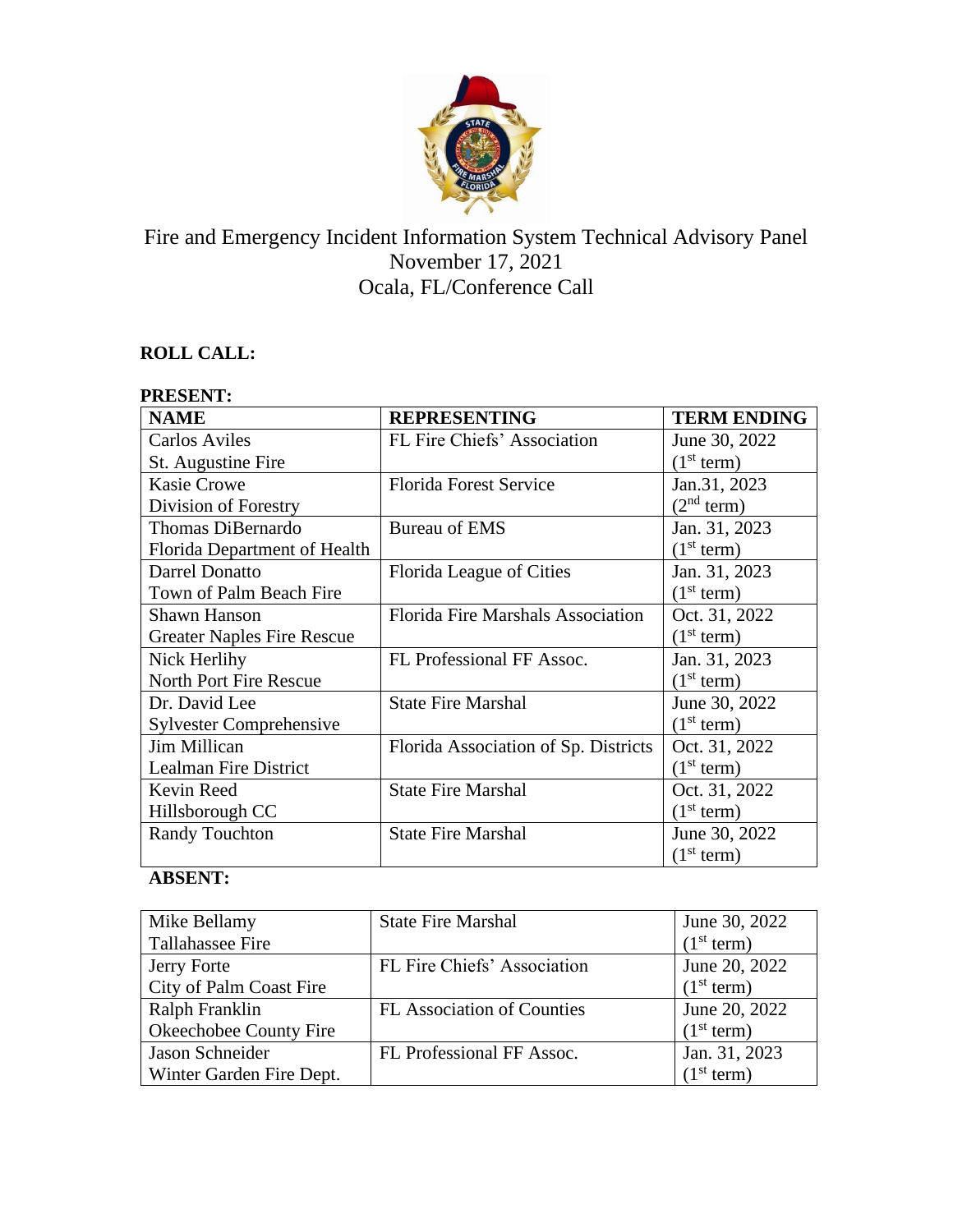The Fire and Emergency Incident Information System Technical Advisory Panel meeting was called to order.

**On a motion duly made**, the minutes from the Fire and Emergency Incident Information System Technical Advisory Panel held on July 19, 2021 were approved.

#### **Motion carried**.

#### **REPORT FROM DIVISION:** *given by Julius Halas, Director*

**Director Halas** introduced new Assistant Director JoAnne Rice.

- Grant Funding (totals)
	- o University of Miami FF Cancer Research over 6 years almost 8.5 million
	- o Volunteer Firefighter Assistance Grant over 4 million
	- o Fire Construction & Equipment nearly 30 million
	- o De-Con Kits up to 1 million with an additional 50,000 from Fire House Subs Public Safety Foundation
	- o Firefighter Decontamination Equipment Grants 250,000 to 500,000
- Setting goal for the next decade of sharing analytics (Fire and EMS) to enhance community risk reduction.

#### **Assistant Director Rice**

Items funded through federal dollars for the Florida State Fire College (Covid Relief Funds) – approximately 2.7 million. These items were all previously Legislative Budget Requests (LBR's)

- Water Filtration System
- Roof (Arson Bldg.)
- Settling Issues
- Paving (phase 2)
- New Generator (from diesel to natural gas)

#### LBR's

- FFIRS Reporting System
- FCDICE

#### **Julius Halas**

The Surfside Collapse, which brought on a full deployment of our US&R teams, has really brought to light, not only to the CFO, but also the Governor and other elected officials, as to why we have these teams. They are not only for natural disasters. There is a lot of support for funding the teams.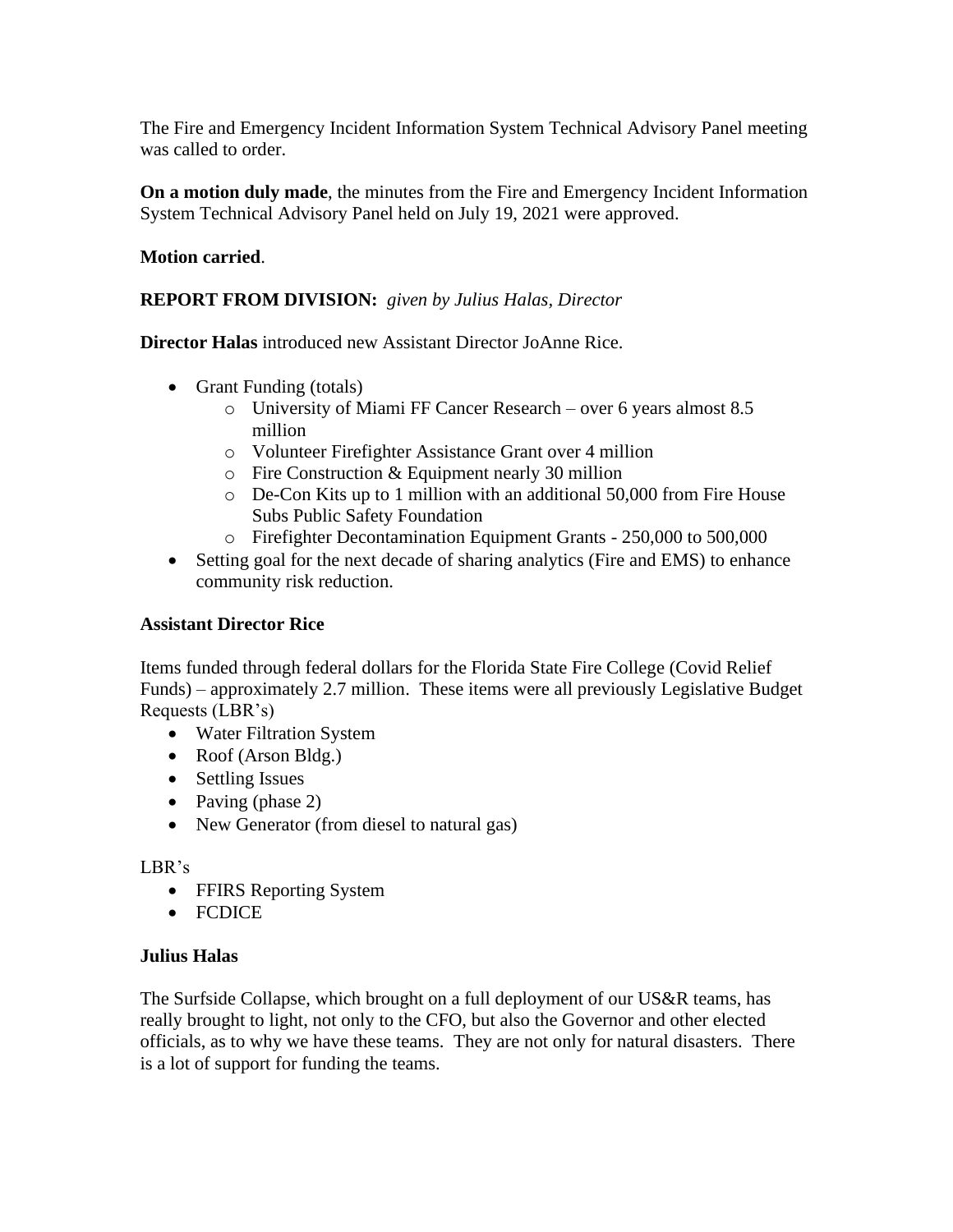### **REPORT FROM FFIRS:** *given by Wayne Watts (report distributed)*

- **Calendar year 2021**,
	- o The FFIRS section has processed 1.492 million incidents with 339 agencies reporting
	- o 159 civilian fire deaths
	- o 6 firefighter deaths
	- o In 2020, over 800 civilians were injured from fires (rely on Department of Health as they have emergency room data)
- 2020 Florida Fires Annual Report is nearing publication
- Some agencies are still reporting data after deadline

Panel members Donatto and Aviles requested that the non-reporting department list be updated and that a chart indicating fluctuation in non-reporting departments be provided at the next meeting.

### **REPORT FROM EMS:** *Tom DiBernardo, Florida Department of Health*

- Paramedics  $-34.153$
- $EMT's 38,973$
- Public Safety Telecommunicators 7,299
- Agencies 302
- Permitted Vehicles  $-6, 959$
- 2021 YTD EMS records  $-4,006,843$  (Biospatial)
- MVC, includes fire and EMS vehicles (\*new feature)
- Florida Department of Health is starting to create EMS Community Risk Reduction (CRR) with EMS Data

### **OLD BUSINESS:**

- Update on Tableau Data Analytics Julius Halas
	- o Continue to move forward along with five other agencies that fall under the Department of Financial Services. This has dropped the cost. Unfortunately, the NFIRS system is not a simple download into Tableau. The Division IT Department is working on it
- A Legislative Budget Request (LBR) has been submitted for \$380,000, for the departments that participate in the reporting system to have licensed access to the data
- Legislature meets Jan 11 March 11

### **NEW BUSINESS:** None

### **AUDIENCE:** None

### **NEXT MEETING: Thursday, January 20, 2022, 1:00 p.m. Ocean Center, Daytona Beach**